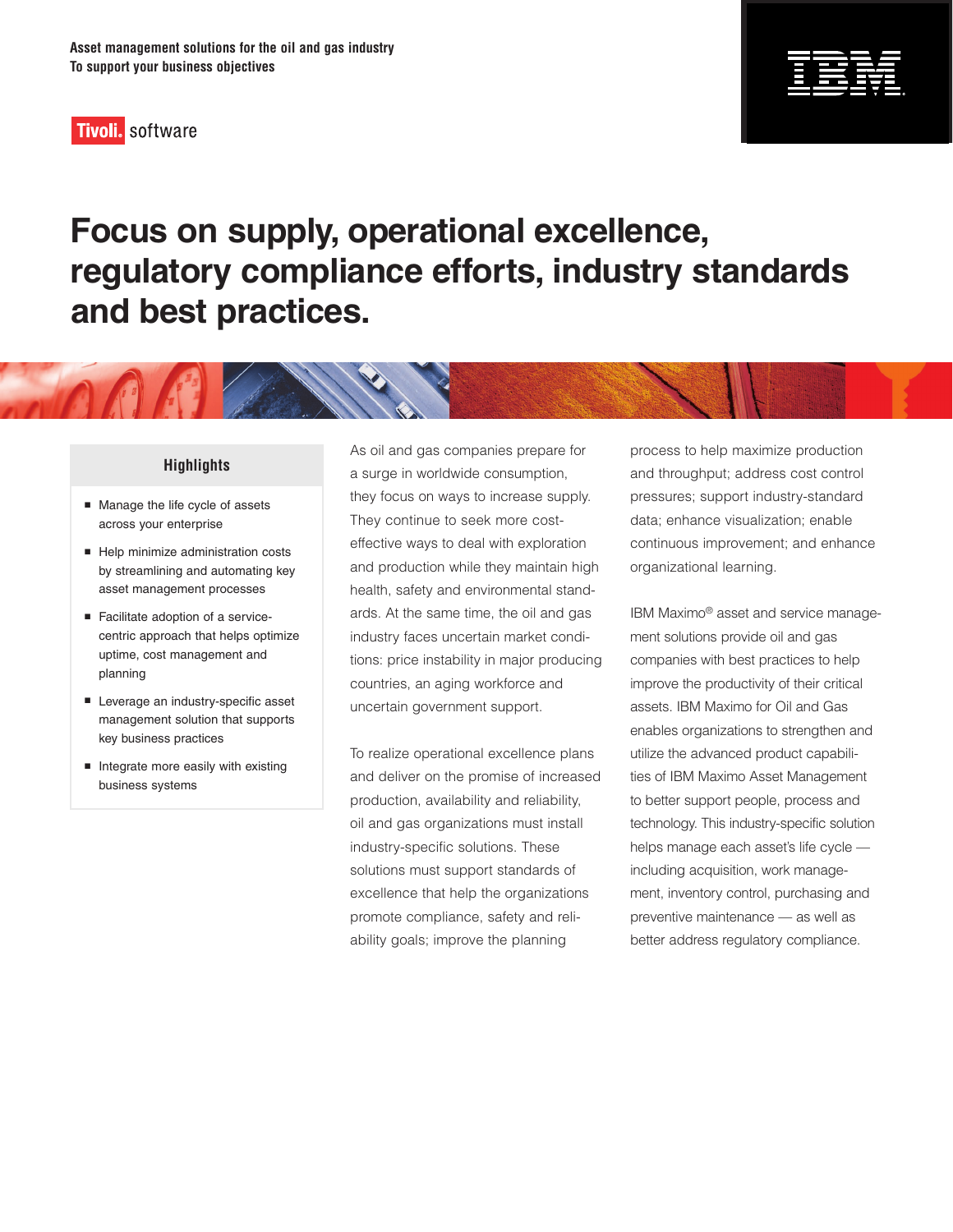Additionally, Maximo for Oil and Gas has a number of industry-specific enhancements that align to corporate goals and objectives — including scalability and standardization — and thereby helps minimize the amount of customization required.

#### **Manage assets with a single approach**

Managing oil and gas assets has become more complex. Advances in technology, changes in compliance regulations, emphasis on enterprise risk and increased focus on costs have made it more essential than ever before to properly manage and maintain all the assets of the organization. Asset owners, operators and maintainers require a solution capable of addressing multiple asset types and providing key information for them. Maximo for Oil and Gas can help managers reduce cost, facilitate and automate common processes, and address tough challenges, including:

- Improving asset analysis.
- Facilitating compliance efforts.
- Planning shutdowns.
- Instilling integrity management.
- Reducing manual intervention.
- Responding to complex supply chain demands.
- Aligning roles and responsibilities.



- Facilitating continuous improvement.
- Standardizing and sharing data.
- Improving organizational learning.

Using Maximo for Oil and Gas, organizations can track and manage all their assets (and asset performance) critical to the organization's overall performance. This includes assets such as equipment, tools, spare parts, onshore and offshore drilling rigs and production platforms, refineries, petrochemical facilities, maintenance and engineering facilities, and IT assets.

Additionally, the enhanced capabilities of Maximo for Oil and Gas allow users to implement a service-centric business model that takes advantage of the IBM Service Management approach. This business model encourages partnerships between the maintenance organization and its internal customers. It also supports third-party service providers by tracking relevant activities and monitoring asset and service performance to agreed service levels. Maximo for Oil and Gas gives senior and operational management the ability to view asset-related information and manage asset performance from a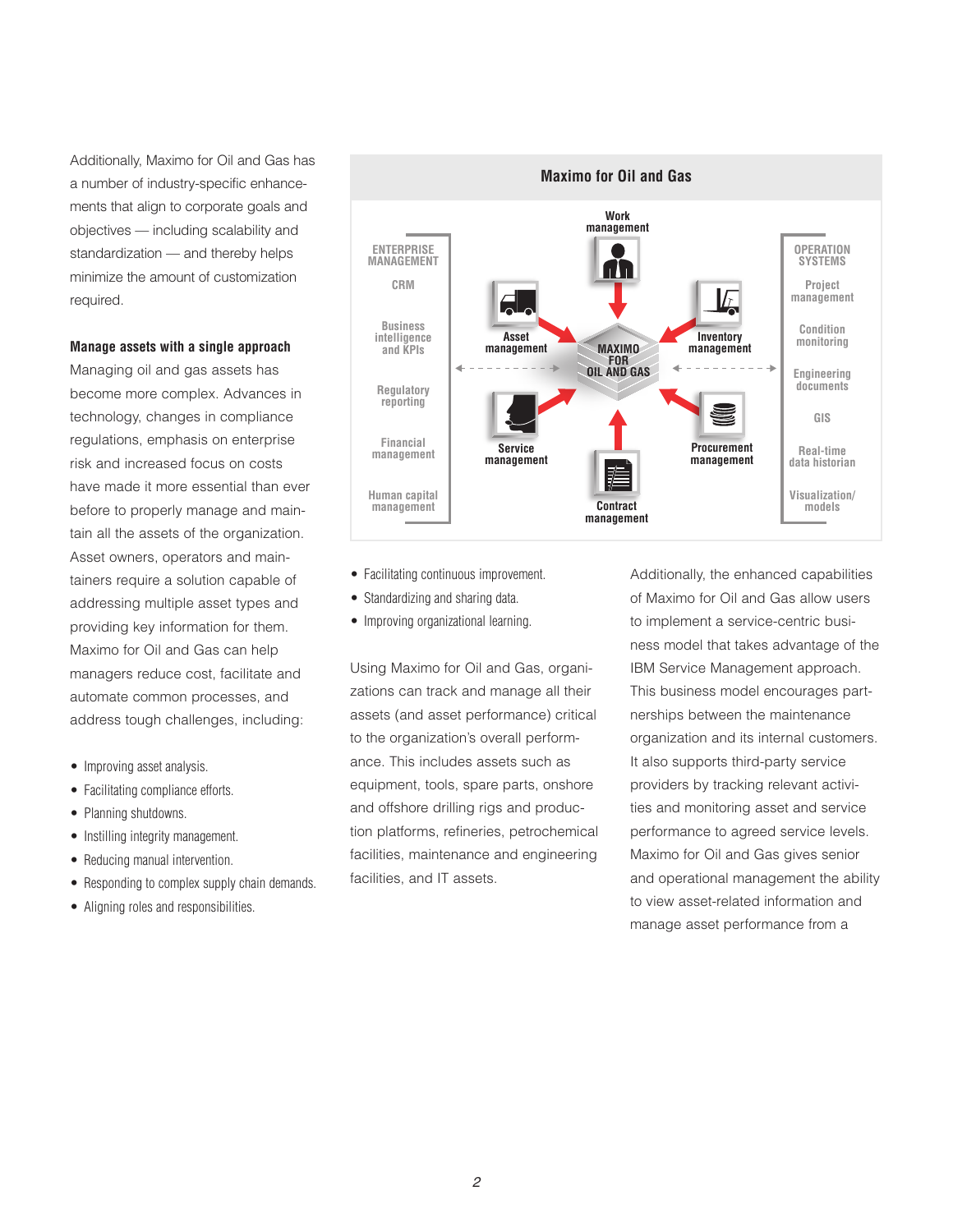single repository. By managing critical assets more closely, operational and maintenance staff can help improve the uptime of critical revenue-generating assets; reduce the costs of acquiring, maintaining and even disposing of assets; and ultimately, increase shareholder value.

Consisting of six key management disciplines, Maximo for Oil and Gas integrates with most business systems, allowing users to work the ways they are most comfortable and productive.

## **Address the specialized needs of the oil and gas industry**

Maximo for Oil and Gas builds on the processes and capabilities that Maximo Asset Management delivers to enable oil and gas organizations to focus on their industry's asset and service management challenges. For example, Maximo for Oil and Gas includes the following industry-specific enhancements:

- Failure codes import standard failure code data based on ISO 14224 to streamline failure analysis.
- Asset specifications import ISO 14224based engineering and asset specifications to avoid the need to create the data manually and help simplify asset classification.
- Location details obtain insights about asset characteristics such as physical location, engineering reference numbers, drawing IDs, safety zones and permitting requirements.
- Prioritization matrix help optimize planning and scheduling of maintenance by using preset criteria to prioritize critical assets.
- Regulatory compliance tools demonstrate efforts to comply with health, safety and environmental statutes.
- Condition for work aggregate similar jobs across assets, groups of assets, areas or individual locations.

## **Rely on a solution that can more easily adapt to your organization**

No matter the size of your organization, the number of your sites or the variety of your locations, Maximo for Oil and Gas is agile enough to manage all of your unique business processes relating to asset and service management.

Built entirely on a Java™ 2 Enterprise Edition (J2EE™) component-based Internet architecture, Maximo for Oil and Gas can be integrated into most existing business systems. Its technical architecture is truly open to better enable integration with enterprise resource planning (ERP), finance, human resources (HR), engineering

and design, and many more applications. This uncommon level of flexibility allows you to configure Maximo for Oil and Gas around your key business requirements.

Additionally, the flexibility of the underlying technologies within Maximo for Oil and Gas makes it easier to tailor without programming, allowing you in most cases to work the way you want to work and less likely to be limited or constrained by the capabilities of the solution. This architecture also helps to streamline the upgrading process to keep you from being locked-in from one application release to another.

## **Leverage the IBM commitment to the oil and gas industry**

IBM is committed to supporting the oil and gas industry in its realization of operational excellence. The company actively works to understand the complex and evolving issues facing the industry through a variety of programs designed to shape the direction and details of Maximo for Oil and Gas.

One such program is an oil and gas advisory council, which meets regularly and provides information that helps IBM take a strategic approach to assist